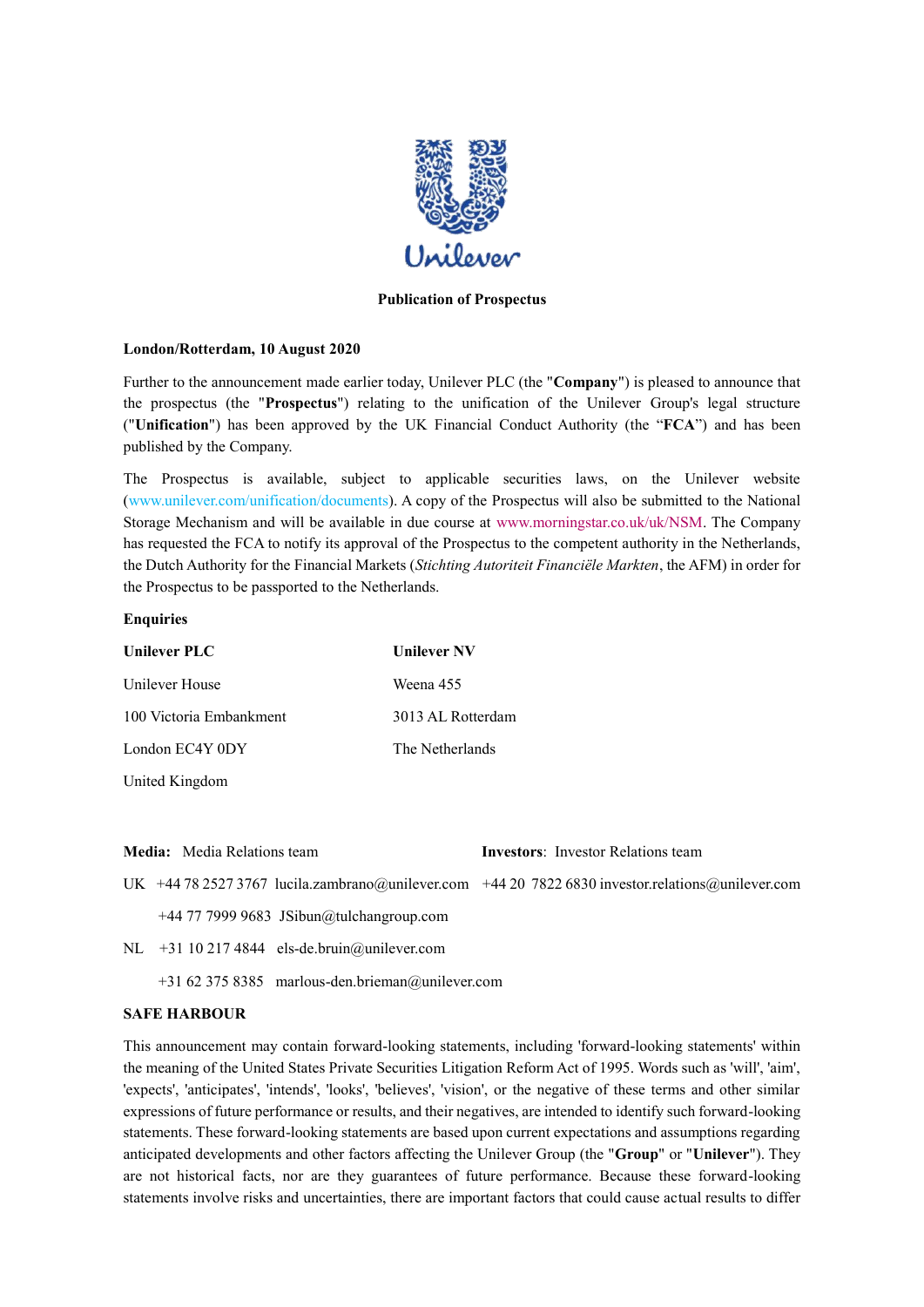materially from those expressed or implied by these forward-looking statements. Among other risks and uncertainties, the material or principal factors which could cause actual results to differ materially are: Unilever's global brands not meeting consumer preferences; Unilever's ability to innovate and remain competitive; Unilever's investment choices in its portfolio management; the effect of climate change on Unilever's business; Unilever's ability to find sustainable solutions to its plastic packaging; significant changes or deterioration in customer relationships; the recruitment and retention of talented employees; disruptions in our supply chain and distribution; increases or volatility in the cost of raw materials and commodities; the production of safe and high quality products; secure and reliable IT infrastructure; execution of acquisitions, divestitures and business transformation projects; economic, social and political risks and natural disasters; financial risks; failure to meet high and ethical standards; and managing regulatory, tax and legal matters. A number of these risks have increased as a result of the current COVID-19 pandemic. These forward-looking statements speak only as of the date of this document. Except as required by any applicable law or regulation, the Group expressly disclaims any obligation or undertaking to release publicly any updates or revisions to any forward-looking statements contained herein to reflect any change in the Group's expectations with regard thereto or any change in events, conditions or circumstances on which any such statement is based. Further details of potential risks and uncertainties affecting the Group are described in the Group's filings with the London Stock Exchange, Euronext Amsterdam and the US Securities and Exchange Commission (the "**SEC**"), including in the Annual Report on Form 20-F 2019 and the Unilever Annual Report and Accounts 2019.

#### **IMPORTANT INFORMATION**

This communication is for informational purposes only and does not constitute or form part of an offer to sell or the solicitation of an offer to buy or subscribe to any securities, nor shall there be any sale of securities in any jurisdiction in which such offer, solicitation or sale would be unlawful prior to registration or qualification under the securities laws of any such jurisdiction. This communication is not an offer of securities for sale into the United States. No offering of securities shall be made in the United States except pursuant to registration under the US Securities Act of 1933 (the "**Securities Act**"), or an exemption therefrom. In connection with Unification, Unilever PLC expects to issue ordinary shares (including ordinary shares represented by American Depositary Shares) to security holders of Unilever N.V. in reliance upon the exemption from the registration requirements of the Securities Act provided by Section  $3(a)(10)$  thereof. Unification has not been and will not be approved or disapproved by the SEC, nor has the SEC or any US state securities commission passed upon the merits or fairness of Unification. Any representation to the contrary is a criminal offence in the United States.

The release, publication or distribution of this communication in certain jurisdictions may be restricted by law and therefore persons in such jurisdictions into which this communication is released, published or distributed should inform themselves about and observe such restrictions.

This communication does not constitute or form part of any offer or invitation to sell, or any solicitation of any offer to purchase. It is not an advertisement and not a prospectus for the purposes of Regulation (EU) No. 2017/1129, as amended. Any purchase of securities of the Company should only be made on the basis of information that is contained in the Prospectus. The Prospectus contains detailed information about the Company and its management, as well as financial statements and other financial data. A copy of the Prospectus is available on the website of the Company at [www.unilever.com/unification/](http://www.unilever.com/unification)documents. It may be unlawful to distribute the Prospectus in certain jurisdictions. References to information and/or documents that are available on the Unilever Group's website are included in this announcement as an aid to their location. Such information or the contents of any such documents are not incorporated by reference in, and do not form part of, this announcement.

Citigroup Global Markets Limited ("**Citi**") is authorised by the Prudential Regulation Authority and regulated by the Financial Conduct Authority and the Prudential Regulation Authority in the United Kingdom. Deutsche Bank AG ("**Deutsche Bank**") is authorised under German Banking Law (competent authority: European